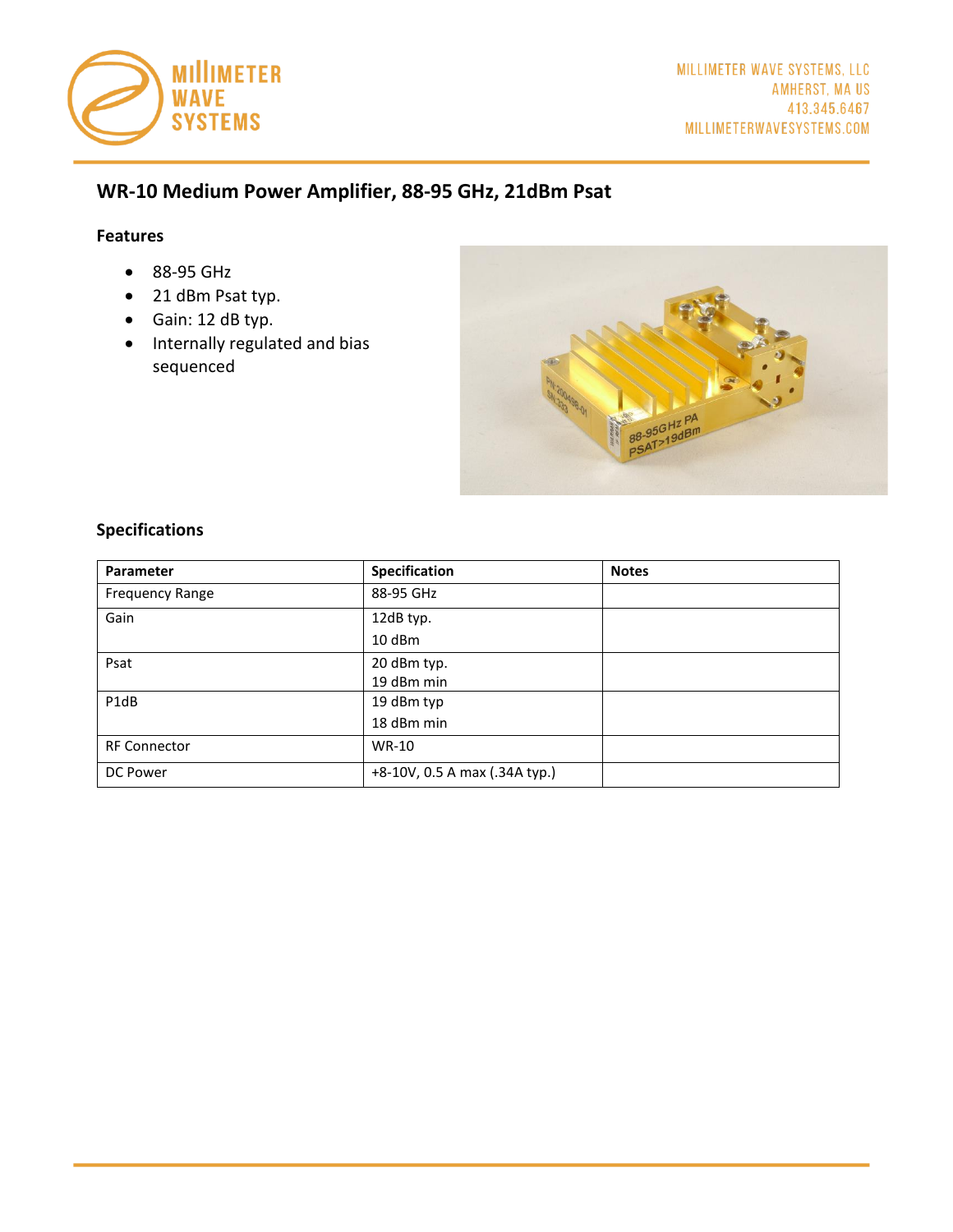

**Measured Data (typical)**



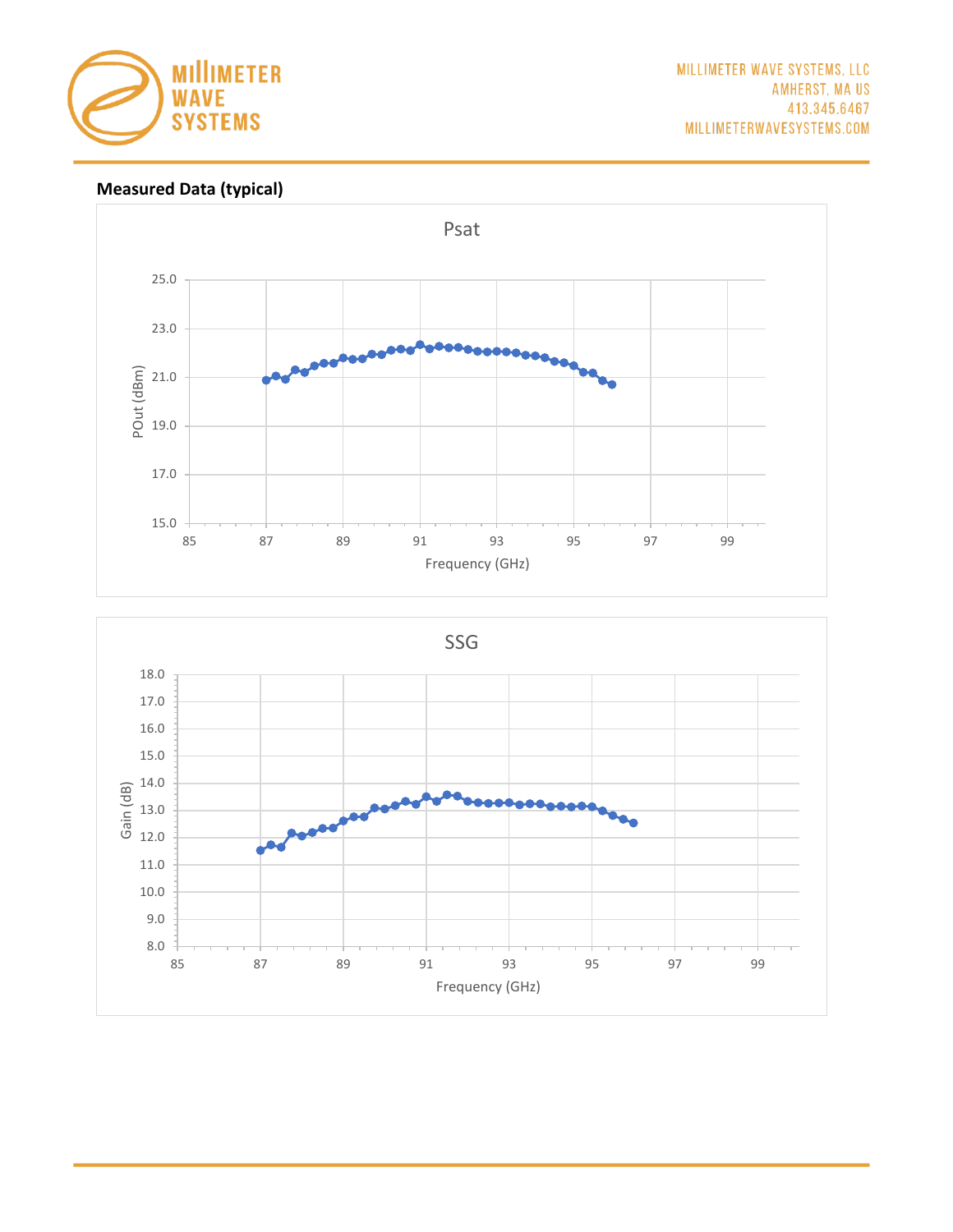